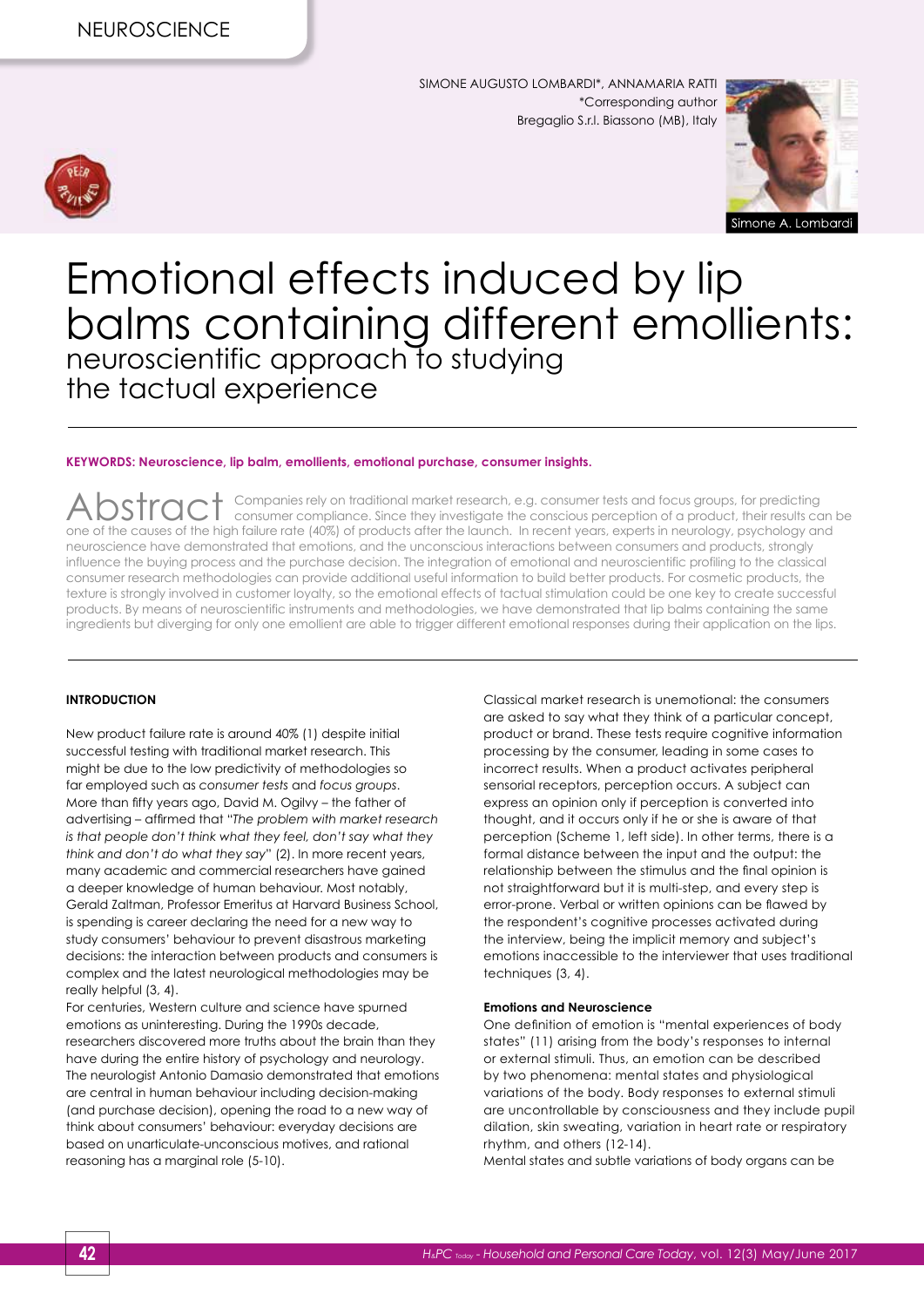

studied by means of advanced neuroscientific methodologies and instruments. In the simplest of definitions, neuroscience is the study of the nervous system with an interdisciplinary approach combining the fields of biology, medicine, genetics, physics, chemistry, computer science and engineering. Results of neuroscientific studies are data

obtained through the detection and registration of the physiological responses induced by a stimulus. There are no errorprone conscious processes between a product tested and the final response detected (Scheme 1, right side).

#### **Neuroscience and cosmetic industry: the importance of touch in consumer loyalty**

The emotional response the customer gets from applying a cosmetic product is a key factor for success. To date, cosmetic companies are trying to exploit neuroscience methodologies for studying visual stimuli such as static or video advertising, packaging and product placement in retail stores. Thus, in most of neuromarketing studies applied to the cosmetic field, touch is being slightly neglected despite texture - together with perfume - is one of the main drivers in the buying process, especially in the repurchasing of any item. The positive emotions induced by the application of a product have to be taken into consideration for understanding, deciphering and inducing customer fidelization (15, 16).

### **MATERIALS AND METHODS**

The study has been designed to scientifically evaluate the capacity of three different lip balms to induce different emotions when applied on the lips of female subjects. We used simultaneous Electroencephalography (EEG) and Galvanic Skin Response (GSR) measurements during the whole experiment. All data was sent to a laptop computer, collected and analysed with the aid of iMotions Biometric Research Platform - an advanced software for neuroscientific studies - able to report real-time changes of the physiological variations registered by many kinds of sensors (17).

#### **Neuroscientific measurements** *Electroencephalography: overview*

Electroencephalography (EEG) is a method based on the record of the electrical activity generated by the synchronized activity of thousands of neurons by using electrodes placed on the scalp. Among the brain imaging techniques EEG offers the highest time resolution allowing the analysis even at sub-second timescale. Applied first to humans in the 1920s by the German neurologist Hans Berger (18), EEG is a non-expensive, non-invasive and completely passive recording technique. The billions of neurons in the human brain have highly complex firing pattern, mixing in a rather complicated fashion. The signal is a mixture of several underlying frequencies, classified by researchers into specific frequency ranges (or frequency bands): delta band (1-4 Hz), theta band (4-8 Hz), alpha band (8-12 Hz) and gamma band (>25 Hz). Frequencies fluctuate according to the state of mind and brain area where they are generated, and their variations can be used to study brain reactions to any stimuli (19).

#### *EEG measurements*

In order to decipher stimuli-induced, mental states have been detected and registered by means of a portable wireless EEG-system, the Emotiv EPOC + wireless headset (20).The headset consists of 14 data-collecting electrodes locating at AF3, F7, F3, FC5, T7, P7, O1, O2, P8, T8, FC6, F4, AF4 following the American EEG Society standard (21). This headset does not require a moistened cap or gels to improve conduction. The sampling rate was 128 Hz, the bandwidth was 0.2-45 Hz, and the digital notch filters was at 50 Hz and 60 Hz. The embedded software of the headset converted electric signals variations (in brain location, phase and frequency) detected on the scalp into four mental states (defined and described in Scheme 2) in a dimensionless scale from 0 to 1. Details about the algorithms used to obtain the conversion of brain waves into mental states have not been published because of their proprietary nature. *Engagement* is experienced as a mixture of attention and concentration. It is characterized by increased physiological arousal and beta waves along with attenuated alpha waves; an engagement-inducing stimulus is an interesting stimulus. *Excitement* is experienced as an awareness of feeling of physiological arousal with a positive value. *Frustration* can be defined as a state of discomfort and irritation. *Meditation* is a state of calmness and relax. Each value is a measure of the likelihood that an event is occurring (probability). For example, a value of 0.7 for a mental state means that there is a 70% chance the respondent is feeling that mental states (according to the software of the headset). The algorithm for conversion has been developed by the headset supplier and is based on rigorous experimental studies on human volunteers, validated for non-medical use in many peerreviewed studies (22-24).



#### *Galvanic skin response: overview*

Galvanic skin response (GSR) is one of the most sensitive measures for emotional arousal (23), the phenomenon by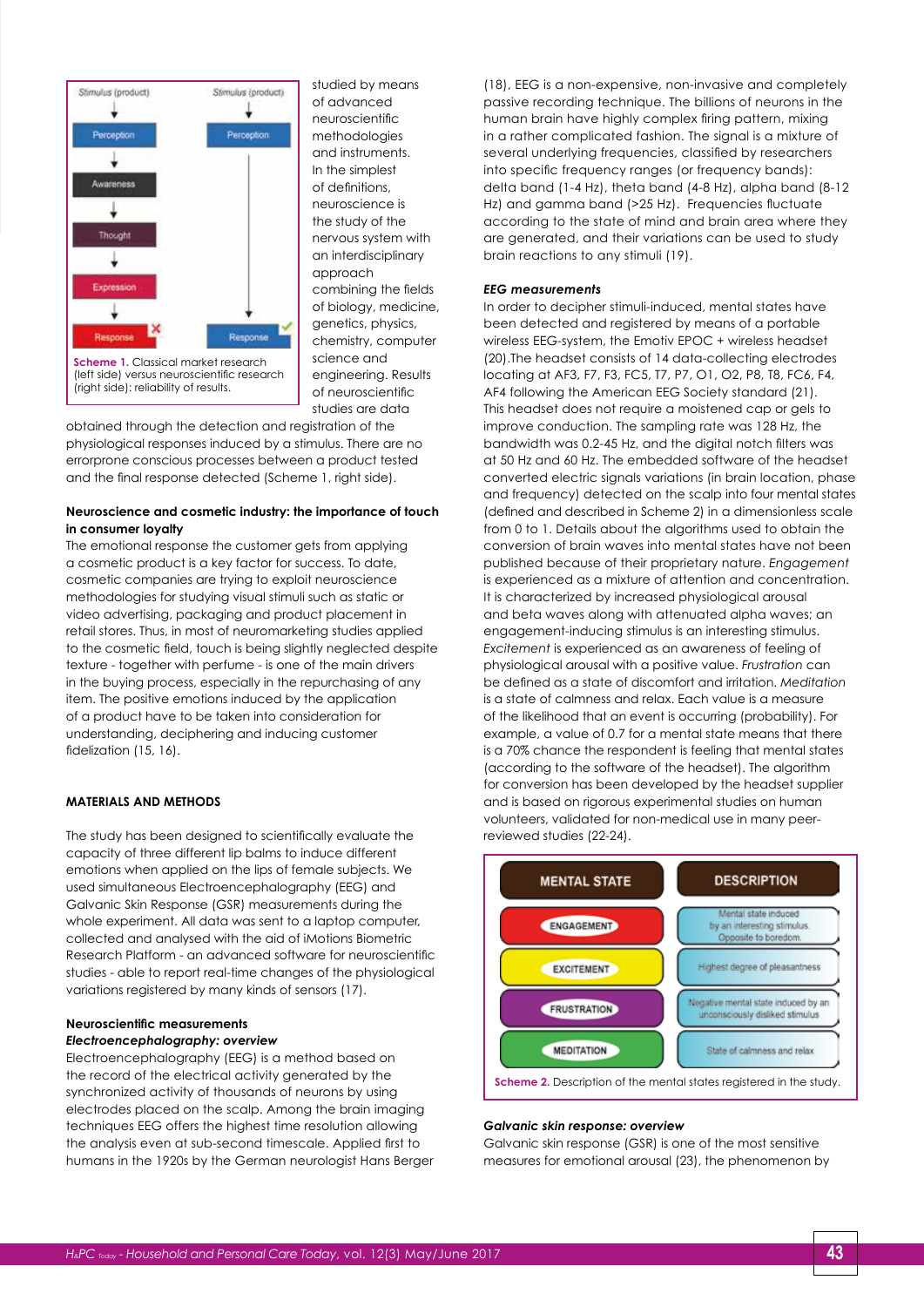which the skin temporarily becomes a better conductor of electricity. When a positive or a negative stimulus is emotionally arousing, it activates the autonomic nervous system, which triggers an increase of sweating especially in hand palms and fingers as well as foot soles. Both positive and negative stimuli can result in an increase in arousal triggering GSR. Thus, GSR measurement is not able to reveal the emotional valence but has to be integrated with other sources of data in order to paint the full picture of an emotion (24, 25) e.g. EEG measurements.

#### *GSR measurements*

The arousal has been recorded with the wireless GSR Shimmer3 Sensor (26) with a sampling rate of 102.4 Hz by the constant voltage method: once a low constant voltage (15.9 Hz) Direct Current is applied, by the measurement of the voltage differences between the two electrodes, the skin conductance was quantified (in microSiemens units). The AgAgCl electrodes (10mm diameter of active area) were attached to the palmar side of the middle phalanges of the second and the third fingers of the nondominant hand (in order to allow participants the using of the dominant hand during task performance) by means of a velcro fastener.

#### **Environmental condition**

Measurements were taken under controlled temperature (22±1°C) and humidity (45±5%).

#### **Subjects**

A panel of 20 healthy female volunteers (average age 35±10), healthy, right-handed and heavy users for lip products (lip balm, lip gloss, lip creams, lip stains daily used at least 3 times a day) was recruited. None of them suffered at the time of the experiment from chronic diseases, mental disorders, drug of alcohol abuse, depression or anxiety, dermatological or neurological diseases. Informed consent was obtained from each subject after explanation of the study. After the data has been collected, a survey has been performed.

#### **Tested products**

The products tested were three lip balms with the same formulation (32 ingredients) with the exclusion of one emollient: lip balm 1 contained Octyldodecyl PCA; lip balm 2, Octyldodecanol; lip balm 3, Lauryl PCA. The three emollients were added at the same concentration (Table 1). The products tested had the same appearance and the same aroma in order to infer that the final results were associated only to tactual properties of the stimulus.

#### **Experimental design**

After 30 minutes of acclimatisation period, the volunteers were asked to apply each product for 6 seconds on both lips. Randomization of the stimuli was made in order to remove the "sequence influence" as possible confounding factor. The subjects were instructed to clean their lips for 10 seconds with a neutral swipe (before the study and between the application of one lip balm and the next one). Every task was guided by instructions shown on a PC monitor put in front of the volunteer. EEG and GSR data - continuously acquired during the whole experiment - were segmented in order to analyse only the time-windows of interest (Scheme 3).

| <b>Ingredients</b>                   | Range %     |
|--------------------------------------|-------------|
| Ethylhexyl Palmitate                 | 10-25%      |
| Caprylic/Capric Triglyceride         | 10-25 %     |
| Sorbitan Isostearate                 | 5-10%       |
| PEG-2 Hydrogenated Castor Oil        | $1-5%$      |
| Bis-Diglyceryl Polyacyladipate-2     | $1-5%$      |
| Cera Alba                            | $1-5%$      |
| Glyceryl Behenate                    | $1-5%$      |
| Polyglyceryl-3 Beeswax               | $1-5%$      |
| C16-23 Alkane                        | $1-5%$      |
| Glycerin                             | $1-5%$      |
| Butyl Methoxydibenzoylmethane        | $1-5%$      |
| Ethylhexyl methoxycinnamate          | $1-5%$      |
| Octocrylene                          | $1-5%$      |
| Hydrogenated Castor Oil              | $1-5%$      |
| Ozokerite                            | $1-5%$      |
| Aroma                                | $1-5%$      |
| PPG-26-Buteth-26                     | $1-5%$      |
| C12-15 Alkyl Benzoate                | $1-5%$      |
| <b>Butyloctyl Salicylate</b>         | $0.1 - 1%$  |
| PEG-40 Hydrogenated Castor Oil       | $0.1 - 1%$  |
| Titanium Dioxide (nano)              | $0.1 - 1%$  |
| Palmitic/stearic Triglyceride        | $0.1 - 1%$  |
| Aqua                                 | $0.1 - 1%$  |
| Glyceryl Laurate                     | $0.1 - 1 %$ |
| Chamomilla Recutita Flower Extract   | $0.1 - 1 %$ |
| Aluminum Stearate                    | $0 - 0.1 %$ |
| Polyhydroxystearic Acid              | $0 - 0.1 %$ |
| Tocopherol                           | $0 - 0.1 %$ |
| Beta-Sitosterol                      | $0 - 0.1 %$ |
| Alumina                              | $0 - 0.1 %$ |
| Squalene                             | $0 - 0.1 %$ |
| Octyldodecyl PCA (only in Lipbalm 1) | $5-10%$     |
| Octyldodecanol (only in Lipbalm 2)   | 5-10%       |
| Lauryl PCA (only in Lipbalm 3)       | 5-10%       |





#### **RESULTS AND DISCUSSION**

#### **Statistical tests**

The nonparametric Kruskal-Wallis test, designed for unpaired data measured on a continuous scale, was applied to all cases. A Dunn's post test was performed using GraphPad Prism version 7 for intergroup analysis (Lip balm 1 vs. Lip balm 2, Lip balm 1 vs. Lip balm 3 and Lip balm 2 vs. Lip balm 3). A p-value<0.05 was considered significant.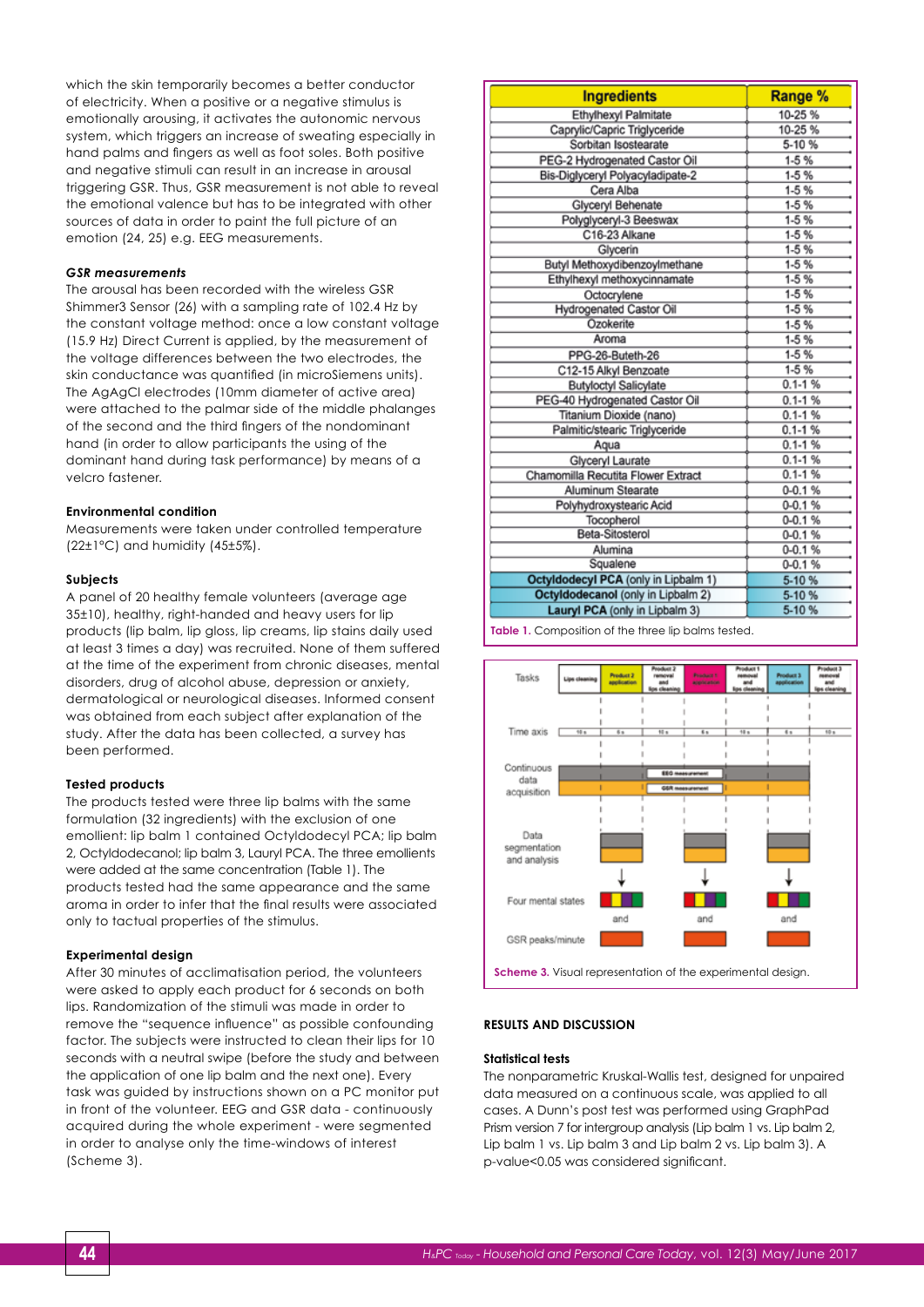#### **EEG metrics**

Graph 1 shows the Excitement readings from one volunteer (Time vs. Excitement) during rub-out and used for statistical analysis. The rub-out time-intervals for that respondent were 10s-16s for lip balm 2 (light blue line), 26-32s for lip balm 1 (pink line), 42-48 for lip balm 3 (dark blue line). Curves have been grouped in one graph for an easy visual comparison.



Time-averaged mean was calculated for the four mental states registered during the application of each product (Graph 2). The higher value of Excitement was induced by Lip balm 1 (0.52) and the higher value of Frustration by Lip balm 3 (0.60). Engagement was higher for Lip balm 1 (0.33). Meditation was the EEG-metric characterized by the smallest variations (0.36, 0.35 and 0.34 for Lip balm 1, 2 and 3, respectively) which were not significant (p>0.05). See Table 2 for details.



|             | Lip balm 1<br>VS.<br>Lip balm 2 | Lip balm 1<br>VS.<br>Lip balm 3 | Lip balm 2<br>VS.<br>Lip balm 3 |
|-------------|---------------------------------|---------------------------------|---------------------------------|
| Engagement  | sign.                           | sign.                           | sign.                           |
| Excitement  | sign.                           | sign.                           | sign.                           |
| Frustration | sign.                           | sign.                           | sign.                           |
| Meditation  | no sign.                        | no sign.                        | no sign.                        |

**Table 2.** Dunn's post test results. (Sign. = statistical significance, p-value < 0.05; no sign. = no statistical significance, pvalue ≥0.05).

#### **GSR metrics**

Simply analysing the amplitude (total conductance in microSiemens units) is only really useful if you like to get an overview of individual changes. The reason is due to the shape of GSR signals. The GSR signal consists of two main components: the tonic level and the phasic level. Tonic changes vary within tens of seconds to minutes and derive from subject's physiological skin hydration and dryness. They differ markedly across individuals and do not depend to any external stimulus tested. The phasic response rides on top of the tonic changes and shows significantly faster alteration. Variations of the phasic component of the GSR signal are named GSR peaks and they are sensitive to specific emotionally arousing stimuli. Thus, one of the most acknowledged methods for analysing GSR data is the - so called "peak detection method", and this is the method we have used. Briefly, the algorithm neutralises the tonic level and find how many peaks occur during a recording condition (27). Since the lip balms were applied in a discrete time window (6 seconds), we have decided to report GSR peaks in a time scale (minutes) for each respondent. Average results are shown in Graph 3. Lip balm 2 induced the highest emotional arousal (7.5 peaks/min).



#### **Index of positivity (of emotional response): IOP**

An index of positivity (IOP) in arbitrary units (a.u.) was employed to combine and easily display EEG and GSR results for each product. IOP combines probability values with a physical quantity (GSR i.e. changes in the electrical properties of the skin) and it can only be expressed as arbitrary units. For IOP creation we took into consideration both GSR values and the direction of the mental states induced by the lip balms: engagement, excitement and meditation have been considered as positive mental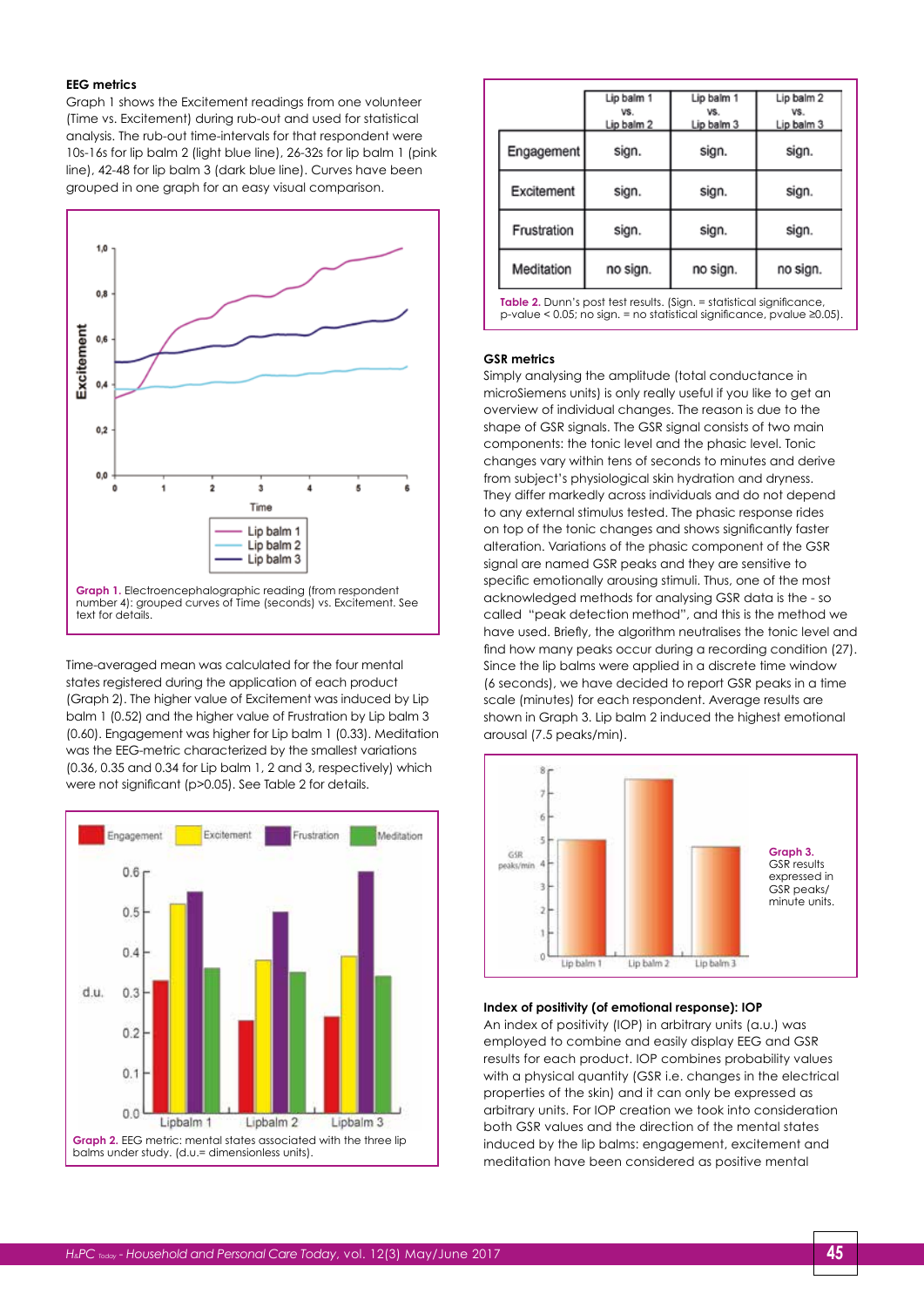states and frustration as negative mental state. Lip balm 3 (containing Lauryl PCA) showed the lowest IOP value (IOP=10) (see Graph 4 and Table 3).



#### **Survey**

To the question "Which product do you like the most?" 70% (14 out 20) of the respondents answered "Lip balm 1", 30% (6 out 20) "Lip balm 2" and none of them selected "Lip balm 3". To the question "Which product will you never buy" 100% (20 out 20) answered "Lip balm 1".

#### **CONCLUSIONS**

With the study presented in this paper we wanted to propose a way to study the emotional effects induced by lip balms.

For our group EEG metrics alone were not sufficient to understand the emotional effect of the products for two reasons: 1) they are correlated to electrical variations of the central nervous system, and emotions trigger peripheral variations as well 2) the output of the headset used is expressed as probability. Therefore, the integration of EEG data with GSR metrics as a measure of emotional intensity was considered fundamental.

The final scoring system has been created by taking into consideration the output of the two methodologies used: cerebral response from electroencephalography and skin sweating from galvanic skin response sensors. This allowed us to merge the biometric data obtained to depict more easily the emotional effect of the tested lip balms. Lip balm 1 induced engagement and excitement with a *higher chance* (0.33 and 0.52, respectively). The higher arousal was registered for lip balm 2, which induced engagement and excitement with the *lowest chance* (0.22 and 0.38, respectively). Higher chance does not mean higher intensity but since both engagement and excitement are mental states related to positive arousal (see Materials and Methods) we have decided to use GSR values as multiplicative factor for generating the arbitrary IOP score.

The three products showed significant differences in their emotional profile. In particular, the lip balm 3 was characterized by the worst tactile emotional performance (IOP=10) among the products tested. The best emotional performance was induced by Lip balm 1 (IOP=150). The IOP scores seem to be correlate to the degree of appreciation achieved by the survey: lip balm 3 was the least appreciated product and lip balm 1 was the preferred one.

Interestingly, PCA-esters emollients, Octyldodecyl PCA in Lip balm 1 and Lauryl PCA in Lip balm 3, showed highly significant differences in their unconscious effects. To date, we cannot infer the reason why such differences have been detected (and it was not the final aim of our study). We can suppose that the different chemical structure i.e. the length of the aliphatic chain of the alcoholic part of the esters which influences skin absorption may have divergent impact on peripheral receptors such as tactile receptors but also nociceptors or others. Thus, different emollients provide different emotional properties to the cosmetic in which they are incorporated, suggesting that they might activate quantitatively and qualitatively divergent pathways toward the central nervous system.

The portable neuroheadsets used by our group has been developed by the supplier by using visual stimuli, which are known to be more powerful in eliciting emotions (together with olfactory stimuli). With our study we wanted to shift the use of the instrument to the emotional analysis of the texture of a product. Inspired by the work of Jimenez' group (30) , we wanted to assess the ability of the headset to reveal differences in the mental states induced by complex products diverging for one ingredient.

Aware that emotions are highly complex and subtle phenomena, at the time of publications, our group has selected two methodologies to be integrated with GSR and EEG: facial expression analysis for studying valence and photoplethysmography (heart rate estimation) for quantifying emotional arousal.

#### **PERSPECTIVES**

The amount of information consumers are exposed to is enormous, yet our processing capacity is limited. Each second we are exposed to an estimated 11 million bits of information that reach us through all our senses, yet the conscious mind is capable of processing only around 50 bits of that information (31). In other words, conscious mind is someway impenetrable by stimuli in every-day life, but, by deciphering the nonconscious response to products, it is possible to convey the desired sensorial massage to the customer's emotional mind and build a better product.

The avenues for applying neuroscience in consumer research are countless: with a proper study design it is feasible to understand and quantify the consumer's unexpressed needs and the emotional response related to a cosmetic product. The application of neuroscience in the cosmetic field is only just beginning, and companies able to fully exploit its potential would gain extraordinary competitive advantages.

#### **REFERENCES AND NOTES**

1. Castellion G and S. K. Markham. New Product Failure Rates: Influence of Argumentum ad Popolum as self-interest J Prod Innov Manag 30(5) 976979 (2013)